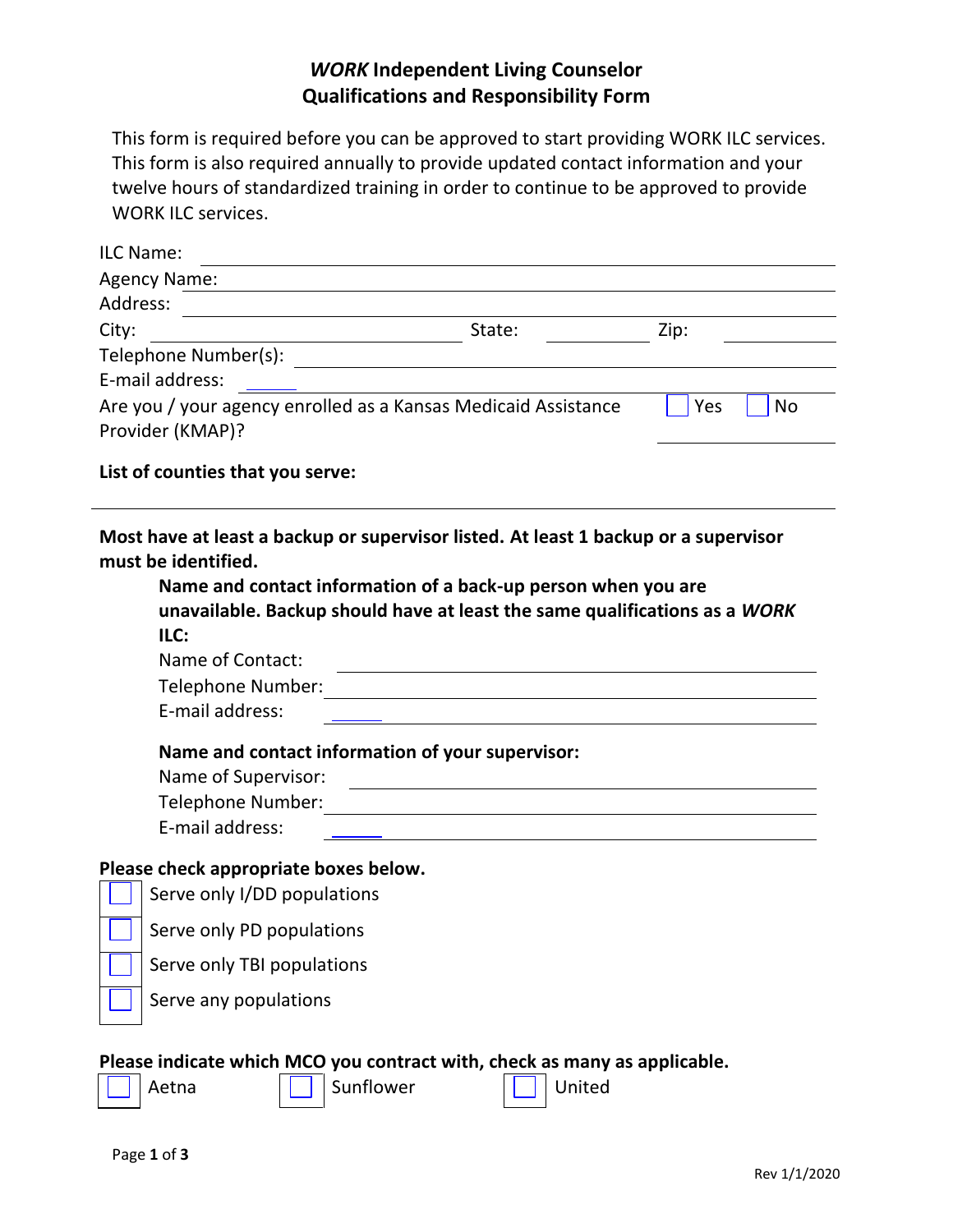## *WORK* **Independent Living Counselor Qualifications and Responsibility Form**

### **Choose at least one of the following.**

Do you have a minimum of six months experience with a disability as recognized by the Rehabilitation Act of 1973?

Do you have a minimum of one-year professional experience providing direct services, including case management (working directly with people with a variety of disabilities) and have completed at least twelve hours of standardized training annually?

#### **Please provide the following information (for new ILCs only):**

Have you completed the two-hour

*WORK* orientation training? Date of training:

Have you completed and passed the

web-based *WORK* Independent

Living Counseling examination? Date of training:

#### **Please provide the following information (for existing ILCs only):**

As part of ILC qualifications for the WORK program ILCs must complete at least twelve hours of standardized training annually.

| <b>Name of Training</b> | <b>Brief Description of Training</b> | Date of<br><b>Training</b> | <b>Number</b><br>of Hours<br><b>Received</b> |
|-------------------------|--------------------------------------|----------------------------|----------------------------------------------|
|                         |                                      |                            |                                              |
|                         |                                      |                            |                                              |
|                         |                                      |                            |                                              |
|                         |                                      |                            |                                              |
|                         |                                      |                            |                                              |
|                         |                                      |                            |                                              |
|                         |                                      |                            |                                              |
|                         |                                      |                            |                                              |
|                         |                                      |                            |                                              |
|                         |                                      |                            |                                              |
|                         |                                      |                            |                                              |